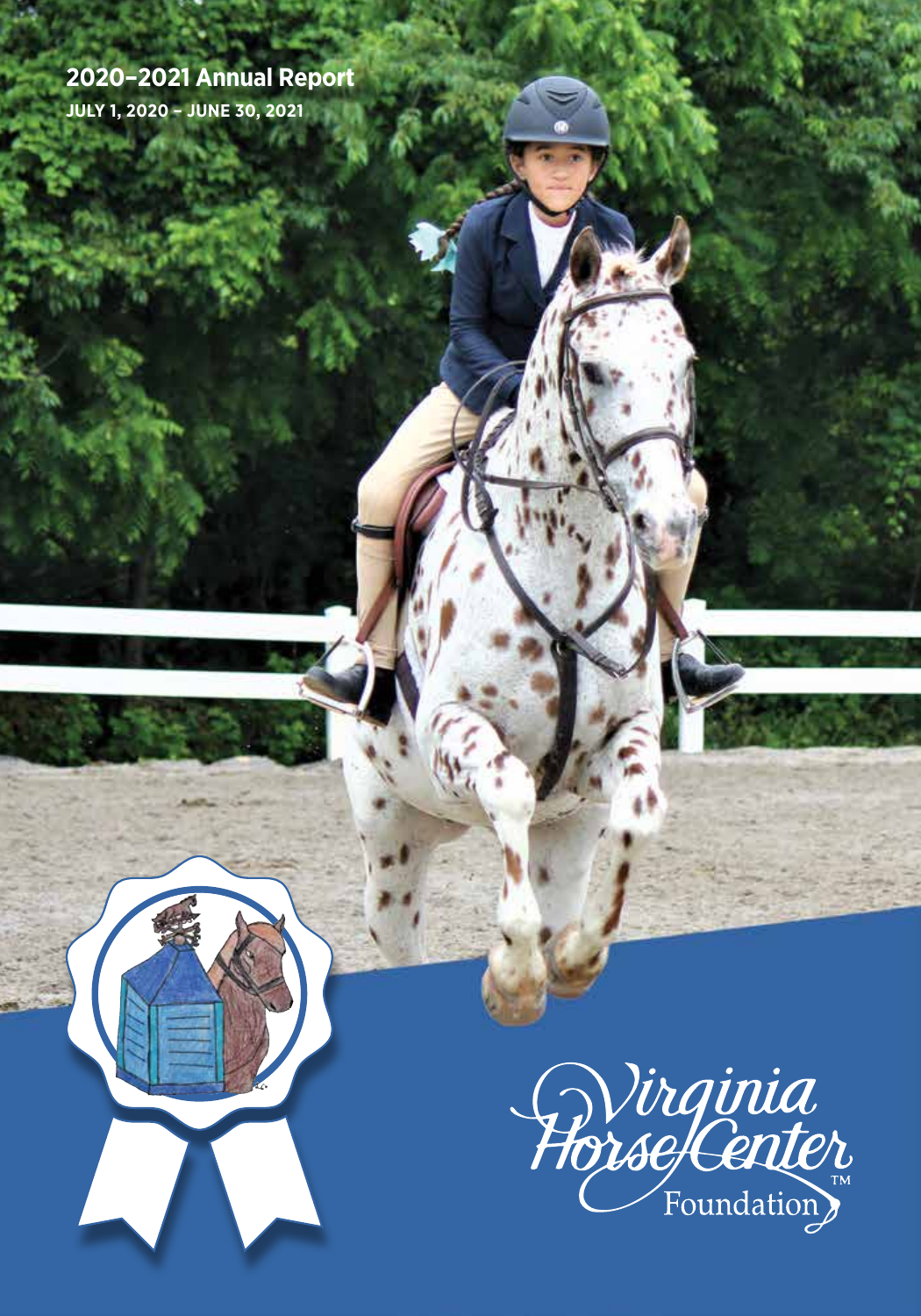#### **OUR MISSION**

The Virginia Horse Center Foundation provides a world class facility hosting regional, national, and international equestrian events.

**The Virginia Horse Center Foundation is a 501(c)(3) non-profit organization.**



#### **VISION STATEMENT**

The Virginia Horse Center Foundation envisions a unique, bucolic landmark to honor and celebrate the timeless, special bond between mankind and the horse through safe, fair, and spirited equestrian competition.

#### **BOARD OF DIRECTORS**

Gardner L. Bloemers *President* Kenneth M. Wheeler, Jr. *Vice President*

Judith Heisley Bishop Roxanne Booth Brooks Lucas Cushman H. E. "Buddy" Derrick, Jr. William C. Heizer Ernest M. Oare

Charles A. "Chuck" Grossmann *Treasurer* Elizabeth Mason Horsley *Secretary*

Lynn E. Rice Brian Ross Cricket Russillo, D.V.M. Jeff Sterba George Williams Christopher Wynne

#### **VHC ADVISORY BOARD**

Karin Banks, Monterey, VA Jason & Alisa Berry, *Verona, VA* Dianne Boyd, *Leesburg, VA* Ronnie R. Campbell, *Raphine, VA* Vicky Castegren, *Barboursville, VA* Jane Forbes Clark, Cooperstown, NY Jean Clark, *Lexington, VA* Kim Gall, *Charlottesville, VA* Tim Harmon, *Middleburg, VA* Alison Head, *Hamilton, VA* Martin Hoard, K*eswick, VA* Melissa Holland, *Lexington, VA*

Bruce Johnson, *Boyce, VA* Walter J. Lee, *Keswick, VA* Patty Lemon, *Roanoke, VA* A.W. "Buster" Lewis, *Rockbridge Baths, VA* Sandy Lilly, *Princeton, WV* Jessica Lohman, *Poolesville, MD* Bettina Longaker, *Gordonsville, VA* Janine Malone, *Zebulon, NC* Dudley McFarlane, *Whitehall, VA* Donna R. Martin, *Ruckersville, VA* Melanie L. Mathewes, *Middleburg, VA* G. Otis Mead, III, *Lexington, VA* Molly T. Moore, *Buena Vista, VA* Robin Moore, *Buena Vista, VA* Andrew Motion, *Upperville, VA* Glenn D. Petty, *Warrenton, VA* Cathette Plumer, *Doswell, VA* Celia Rafalko, *Manakin-Sabot, VA* Joseph T. Samuels, Jr., *Charlottesville, VA* Donald Stewart, Jr., *Ocala, FL* Harry H. Warner, Sr., *Lexington, VA* Jim Wolf, *Gladstone, NJ*

With the support of the Foundation, the Virginia Horse Center serves as an economic and cultural asset for the benefit of the Rockbridge County community and the Commonwealth of Virginia. An important resource to the East-Atlantic equine competition circuit, the Virginia Horse Center hosts all disciplines of equestrian sport, standing at the forefront of Virginia's \$1.2 billion equine community.

This institution is an equal opportunity provider and employer.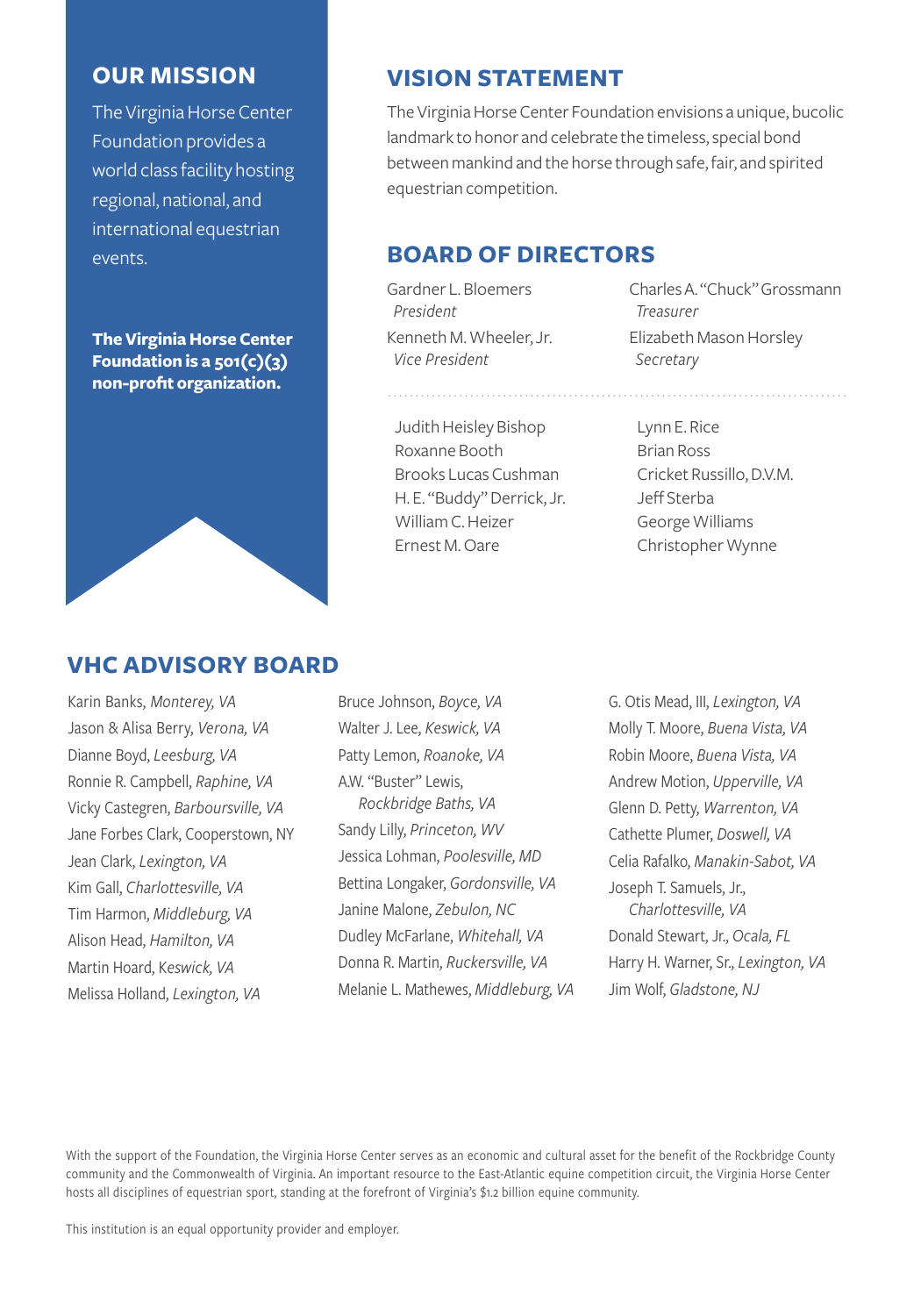# **Endings and Beginnings**

**THIS YEAR WE WISHED JOHN NICHOLSON** well as he retired after serving six years as Chief Executive Officer of the Virginia Horse Center Foundation. Succeeding him, we are honored to have Glenn T. Petty fill that role. Some parting words from John and introductory comments from Glenn:

 "I am honored to have served as The Virginia Horse Center's Chief Executive Officer," said John Nicholson. "I will continue to assist with the transition to ensure a seamless process. I would like to thank the entire VHC team. It has been a privilege to work with a truly remarkable group of people. The VHC has a bright future and I look forward to seeing its continued success."



Under John's leadership, VHC's financial stability was restored, enabling it to thrive at a time when its survival was in question. He and his team attracted new horse shows, recruited new board members, and garnered the support of the equestrian community. Most recently, VHC raised millions of dollars to fund newly added renovations and upgrades, guided by VHC's firstever Master Plan.

John concluded his tenure saying "I would like to thank the Board of Directors for its leadership and the community of Rockbridge and Lexington for its partnership over the past six years. I strongly believe in the future of the VHCF. I am proud that many of our goals have been accomplished and look forward to all the good things that are going to happen for the Horse Center in the years ahead."

**GLENN T. PETTY**, John's successor, arrived in Lexington on May 1, 2021, and hit the ground running. "In my first months at the Virginia Horse Center as its new CEO, it has been exciting to see the resurgence of equine activity after COVID-19 restrictions were relaxed. Most shows have been back to their pre-COVID size, and many have been much larger. I cannot thank the staff enough, especially my predecessor, John Nicholson, for helping make my transition to the Virginia Horse Center a seamless one."

Though change is never easy, the future of the Virginia Horse Center continues to look bright and promising. Come and take a look. We think you will like what you see!

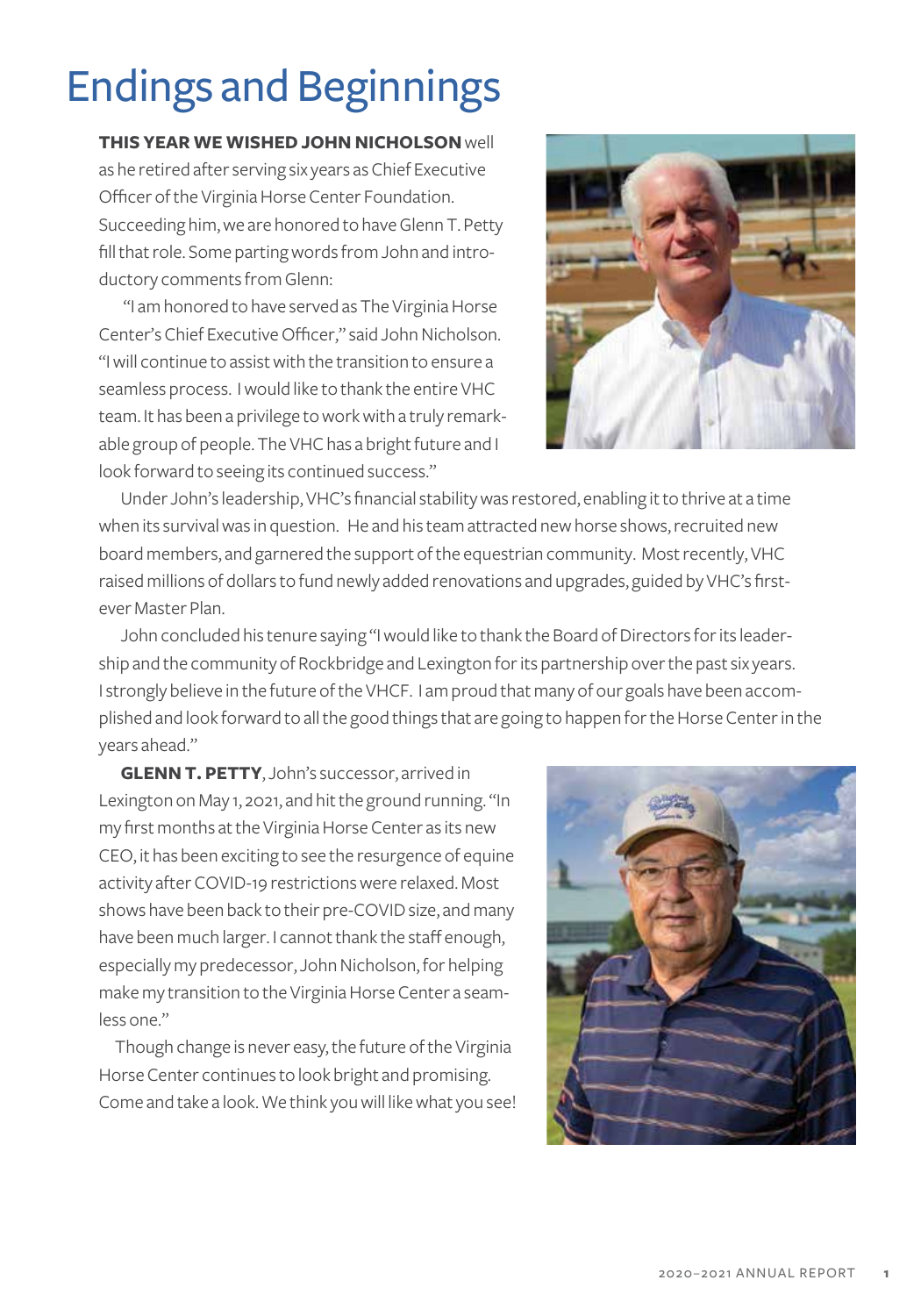# OURIMPACT OUR COMMUNITY

**SINCE 1985 THE VIRGINIA HORSE CENTER** has been an integral part of the Central Shenandoah Valley Community. The facility is available for community-centric events, hosting several each year including agricultural fairs, 4-H events, Balloons Over Rockbridge, and the Annual Holiday Gift Basket program for Rockbridge County families.

Chmura Economics and Analytics conducted an Economic Impact Study to accurately assess the 2019 economic impact of the Virginia Horse Center on the City of Lexington, the County of Rockbridge, and the Commonwealth of Virginia.

The results of this study indicate the total economic impact for the following locations:

- **City of Lexington** an estimated **\$7.4 million impact,** supporting **67 jobs**
- **County of Rockbridge** estimated economic impact is **\$47.7 million**, supporting 518 jobs
- **• Commonwealth of Virginia** estimated economic impact of Virginia Horse Center-related activities is estimated to be **\$94.9 million**, supporting **896 jobs**





*This event is one of the few that highlights all of the beauty that is the Virginia Horse Center. Often visitors don't wander beyond the main complex, but there is so much to see in the surrounding hills."* 

— David Taylor, *Virginia Horse Trials*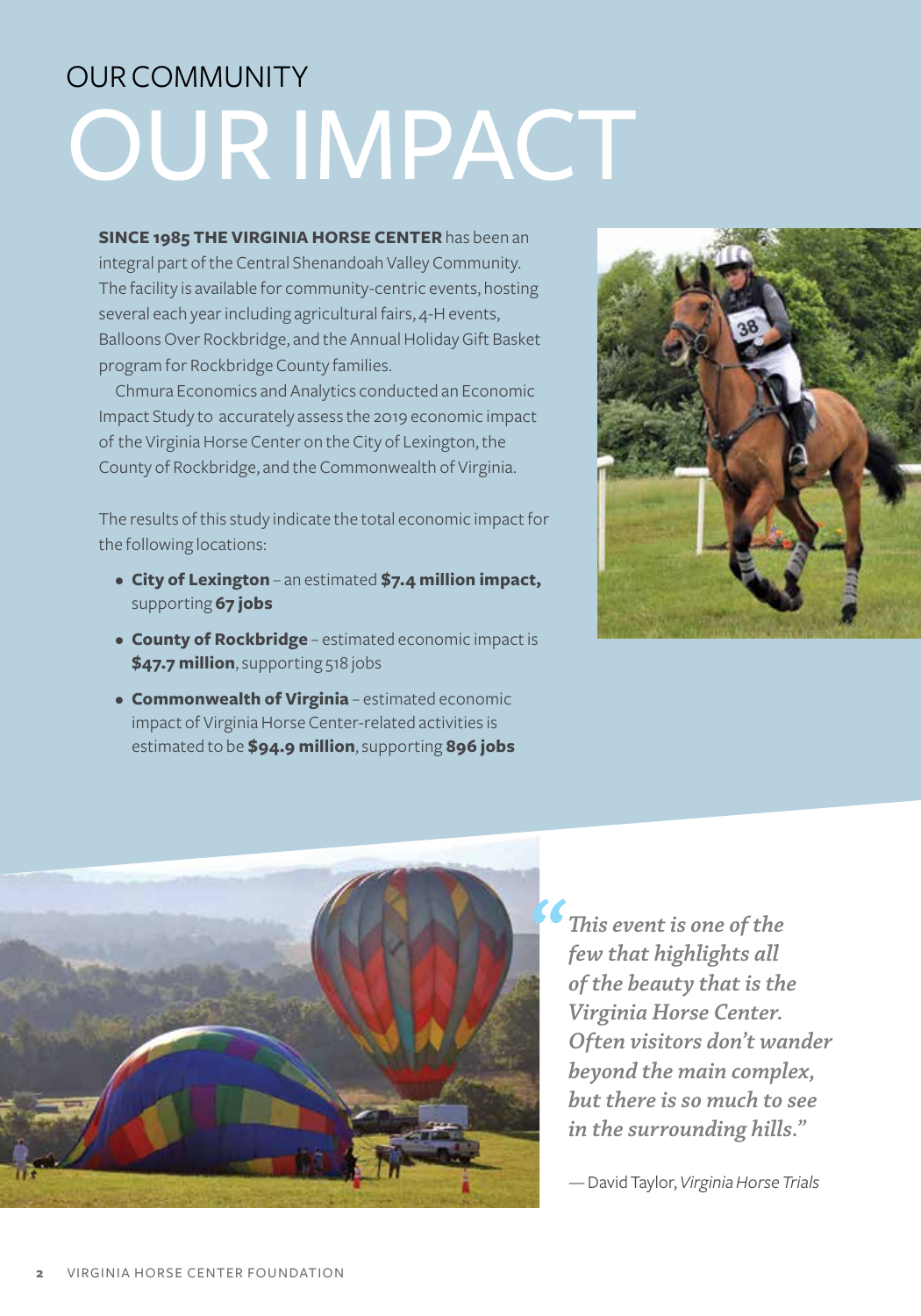# Into the FUTURE

#### **Several years ago, as we looked forward to the next decade of growthand improvement**,

the Virginia Horse Center Foundation Board implemented a major planning process, the first part of which was to create a five-year strategic plan. The Strategic Planning Committee solicited input from a broad range of interested parties, including staff, external stakeholders, and board members. During the process, the committee developed a plan to provide a disciplined approach to address certain weaknesses and expand on our strengths. Importantly, the plan addressed financial sustainability while working to promote existing events and identify new opportunities. Over the last two years, we have made great progress. See for yourself.

### **GOALS AND STRATEGIES**

#### **FINANCIAL SUSTAINABILITY**

#### What we said we would do:

We must ensure the Virginia Horse Center is on solid financial ground for the future. Our long-term goal is to make incoming donations critical to our expansion, not to our bottom line. The intent of our Goals and Strategies is to put the Virginia Horse Center Foundation in a position to fund operations and general maintenance through revenues so donations may be used for deferred maintenance and future growth.

#### What we did:

- Hired a new show manager for our three largest hunter/jumper shows —The Festival of Champions—with the mandate of making the shows more profitable
- Raised \$2.7 million from donors and sponsors primarily for capital improvements
- During last year's pandemic shut down, developed and implemented procedures that allowed us to be one of the few equine facilities in the Mid-Atlantic to reopen its gates, enabling us to welcome established shows that could not occur at their usual venue leading to a record number of exhibitors and a very full calendar

#### **CAPITAL IMPROVEMENTS**

#### What we said we would do:

To attract and increase the number of exhibitors, we must improve facilities for horses, riders, and audiences, and increase revenue-generating programs. To be a world class facility, we need to increase revenues generated by the number and caliber of events hosted each year.

#### What we did:

- **1.** Adopted a Master Plan to guide capital improvement priorities
- **2.** Made significant investments in addressing deferred maintenance issues:
	- Improved roads between Barns 1 through 4
	- Addressed stormwater management issues
	- Repaired the Anderson Coliseum roof
	- Painted the Moore Arena roof and the cupolas on the Coliseum
- **3.**Through donations, we have:
	- Improved the footing in the Wiley, Wiley Warm Up, Northern, Northern Warm Up, Sandy Gerald, and Tardy Rings
	- Renovated Famesgate and Bent Tree barns
	- Designed, developed, and constructed a centrally located memorial park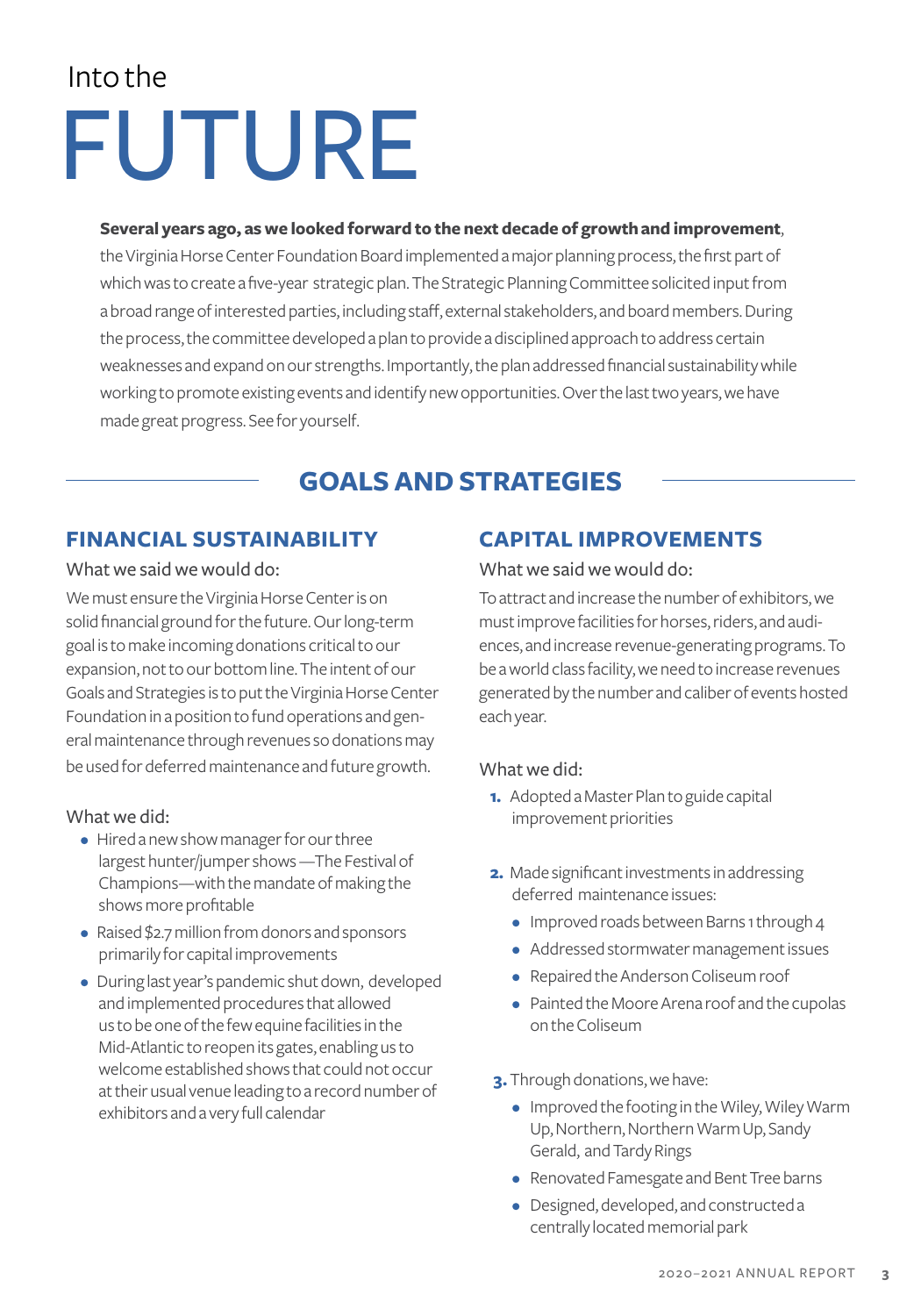$\epsilon$ *Huge congratulations and gratitude for the footing improvements and new seating area; it was fabulous."* 

— Lauren Sprieser, USDF Gold, Silver, and Bronze Medalist; International Grand Prix competitor

- Installed fans and LED lighting in the Anderson Coliseum
- Installed LED lighting in Reel Arena, The Big Lonely Barn, and Barn 8
- Installed new fence line along Maury River Road, improving safety and aesthetic value of the Oak Hill X-Country course
- Upgraded the IT systems, expanded WIFI coverage, and installed a VOIP phone system
- Designed, developed, and constructed the Isabel de Szinay Complex—arena, warmup and pavilion
- Constructed and furnished the Stave Mill Pavilion
- **4.** Made significant efforts to attract and develop new shows as well as to grow and improve the profitability of existing shows.
	- Submitted a bid for the Washington International Horse Show
- **5.** Added the following new horse shows:
	- Cowboy Mounted Shooting
	- VRHA North American Reining Stakes
	- Maryland Horse & Pony Show
	- End of Summer Showdown
	- James River Hunt Show
	- The Barracks Horse Show
	- Keswick Horse Show
	- Pennsylvania Harness Sale
- **6.** Added the following non-equine event:
	- USA BMX Blue Ridge National Bike Race

#### **MANAGING AND STAFFING**

#### What we said we would do:

The continued growth of the Virginia Horse Center Foundation requires the direction and leadership of a visionary CEO, qualified staff, and employees who are committed to our goals and values and who demonstrate commitment in ways consistent with our mission.

#### What we did:

- Replaced retired CEO, John Nicholson with a new, locally based CEO with 40 years of hands-on experience running facilities similar to ours.
- Implemented employee appreciation activities such as acknowledging climate-related job stress by providing enjoyable ways to cool off and assure adequate hydration; ice cream days; employee appreciation picnics to promote team spirit

#### **MARKETING AND PUBLIC RELATIONS**

#### What we said we would do:

To be recognized as a world class facility, our mission, programs, services, and calendar must be communicated and marketed on a timely basis. In addition, communication among the Board of Directors, administrative staff, program participants, and the community are essential to establishing strong working relationships.

#### What we did:

- Completed an Economic Impact Study
- Developed a Facility Guide that can be used for marketing the VHC to prospective show managers, donors, and exhibitors
- Developed a Sponsor Guide that is being used to introduce potential sponsors to the VHC
- Completed two professionally produced promotional videos for the facility; the first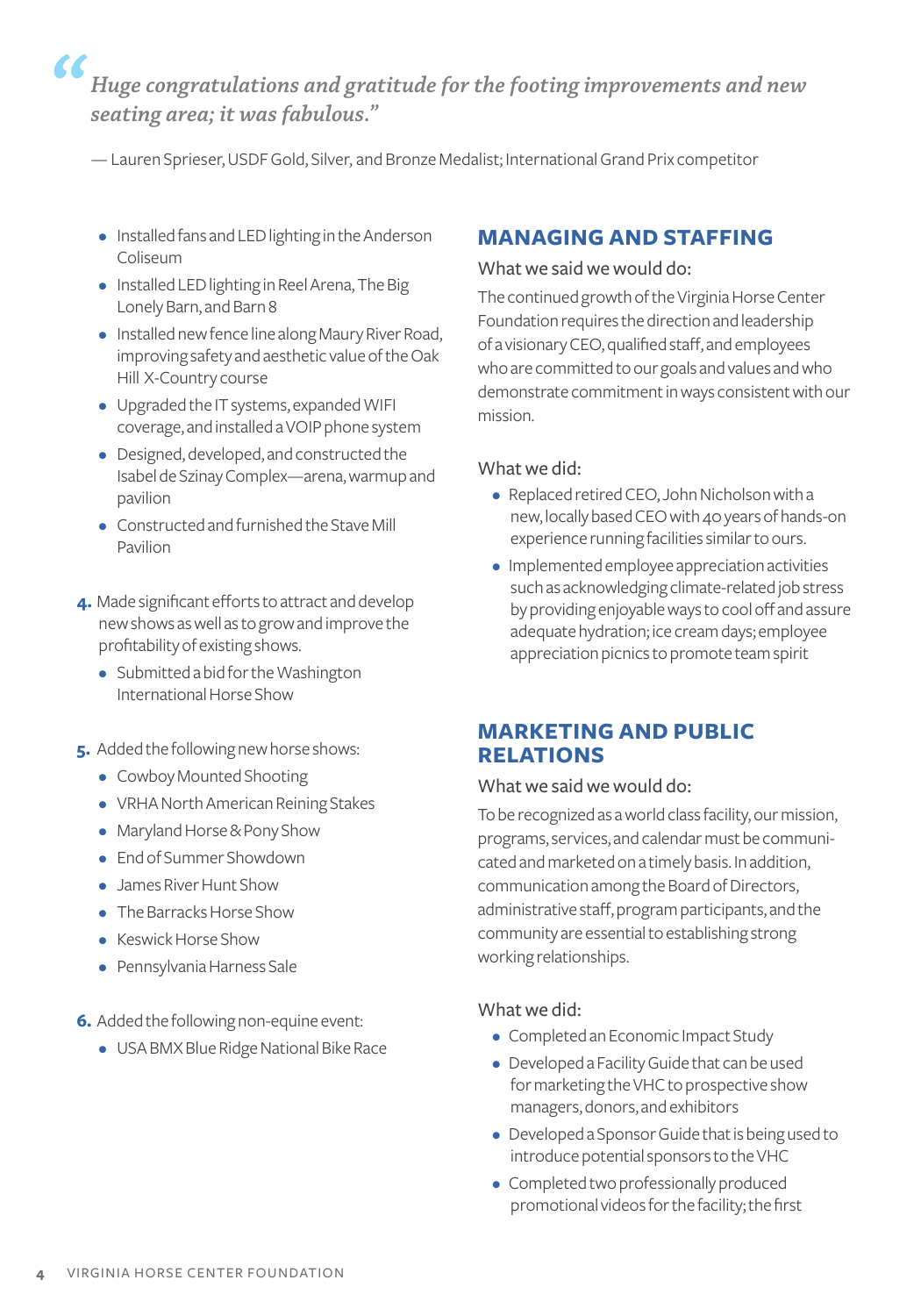

targeted to attract new shows and a second version targeted specifically to trainers

- Maintained a continuously updated Events Calendar that not only lives on our website but is available as a stand-alone document in both digital and print formats
- Hired a Digital Media Manager to professionalize and grow our social media presence, manage digital sponsorships, and provide accurate data analysis to current and future corporate sponsors, successfully building a multi-platform social media strategy which reinforces our events calendar, provides sponsor activations, and effectively builds brand awareness as well as goodwill throughout the equestrian and nonequestrian community

#### **INVESTMENT IN PHILANTHROPIC DEVELOPMENT**

#### What we said we would do:

Earned revenue (including events) is not currently sufficient to support competitive administrative salaries, deferred maintenance, facilities upkeep, operating expenses, and other needs. We must generate sufficient financial resources and assets to accomplish our mission annually and ensure long-term financial sustainability.

#### What we did:

- Focused and expanded efforts to succeed on Giving Tuesday, an annual 24-hour event of concentrated donor appeals
- Upgraded our donor management system to include Text-to-Give fundraising options
- Increased fundraising through social media
- Recruited directors with resources and interest in supporting operations and capital projects. In the past three years, the majority of our gifts for capital improvements have come from our board members
- Established a relationship with the Virginia Equine Alliance, resulting in gifts totaling \$300,000 from 2019 to 2021
- Annually applied for and received grants from the Katharine B. Tierney Charitable Foundation
- Received a pledge commitment for our first major endowment gift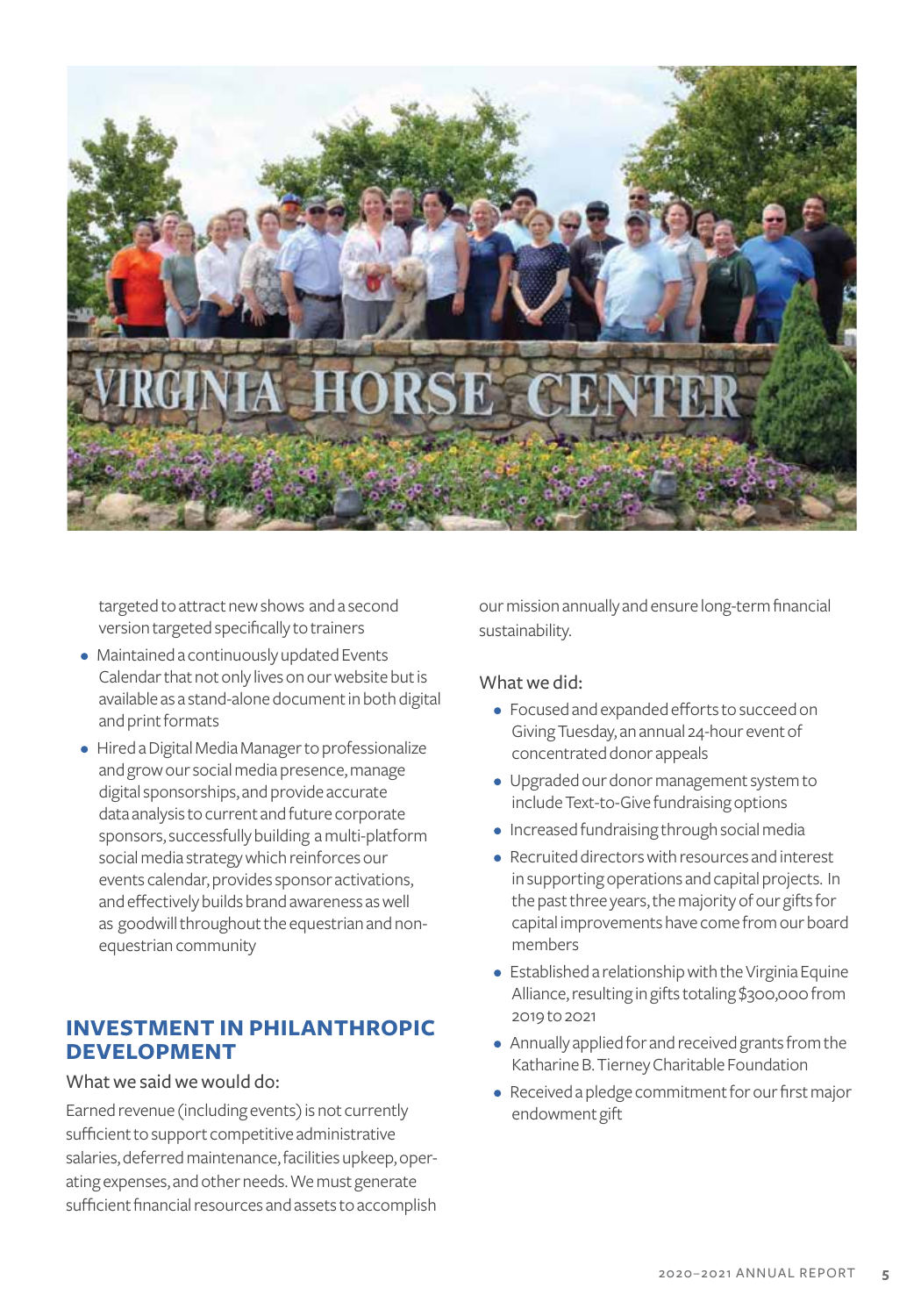

#### **GOVERNANCE**

What we said we would do:

We must ensure the Virginia Horse Center Foundation is following best business practices.

#### What we did:

- Welcomed three new members to our Board of **Directors**
- Finalized Naming Policy for capital gifts
- Enhanced our Board of Directors' orientation documents

#### **IMPLEMENT PROCESS TO MEASURE PROGRESS**

What we said we would do:

We must have definitive measures of success to be able to evaluate our performance.

#### What we did:

• Produced an in-depth analysis to present to the Board of Directors in September 2021 of accomplishments toward the strategic plan to begin the process of planning for the next five years

Going forward, we will continue to measure our success and communicate through our Year in Review— Annual Report. The successes detailed above are the continuing steps on a long-term journey. \*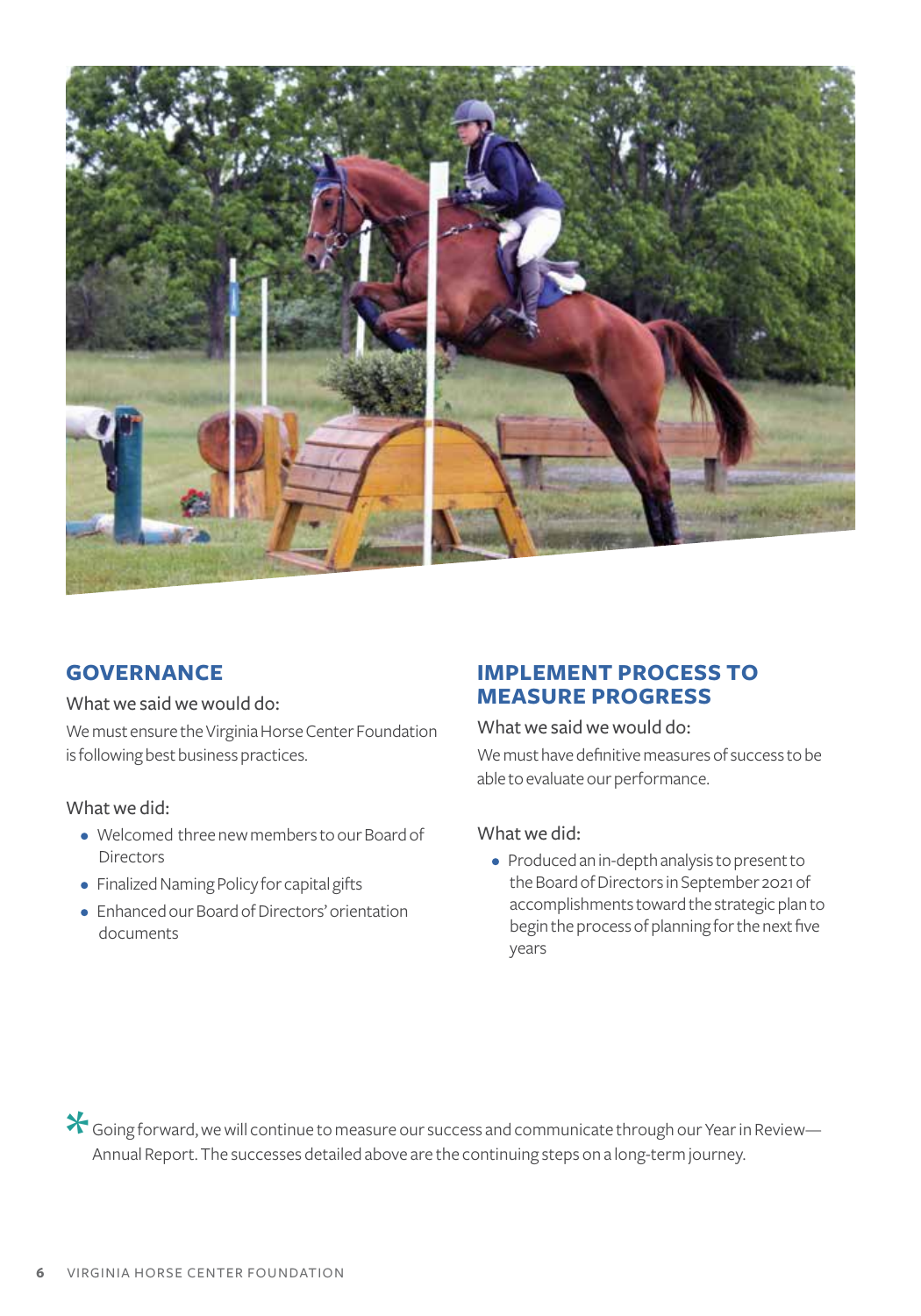# FISCAL YEAR 2020–2021 FINANCIALS

Our primary revenues are generated by shows that we own, followed by revenues generated by third party shows which rent our facility.

# Statement of Financial Position As of June 30

| <b>ASSETS</b>                                  | 2021<br>(Audited) | 2020<br>(Audited) |
|------------------------------------------------|-------------------|-------------------|
|                                                |                   |                   |
| Grants receivable                              | 104,699           |                   |
| Contributions receivable                       | 100,370           | 196,881           |
| Other assets                                   | 89,708            | 128,320           |
| Property and equipment                         | 19,952,625        | 19,393,177        |
| <b>TOTAL ASSETS</b>                            | \$22,056,482      | S.<br>21,366,738  |
| <b>LIABILITIES</b>                             |                   |                   |
| Accounts payable and other current liabilities | \$<br>880,832     | \$<br>1,121,630   |
| Notes payable and long term debt               | 10,908,643        | 11,376,620        |
| <b>TOTAL LIABILITIES</b>                       | \$<br>11,789,475  | \$12,498,250      |
| <b>NET ASSETS</b>                              |                   |                   |
| <b>TOTAL NET ASSETS</b>                        | \$10,267,007      | 8,868,488<br>\$   |
| <b>TOTAL LIABILITIES AND NET ASSETS</b>        | \$22,056,482      | \$<br>21,366,738  |

**NOTE:** The information above is derived from the Virginia Horse Center Foundation's audited financial statements. For a complete version, including the Independent Auditor's Report, please contact the Foundation's offce.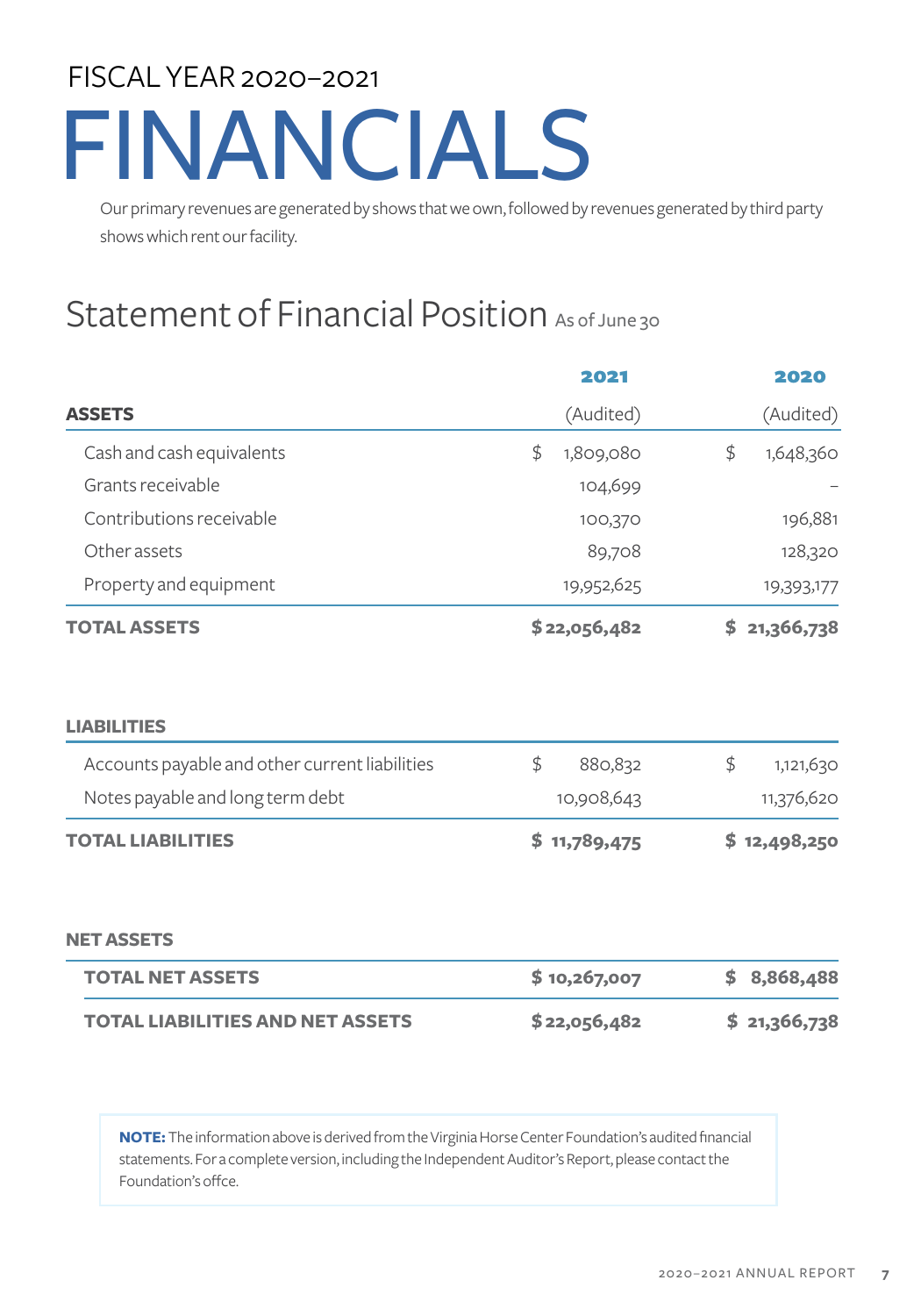

\*Food and beverage operations began inhouse in November 2020. Previously it was outsourced to a third party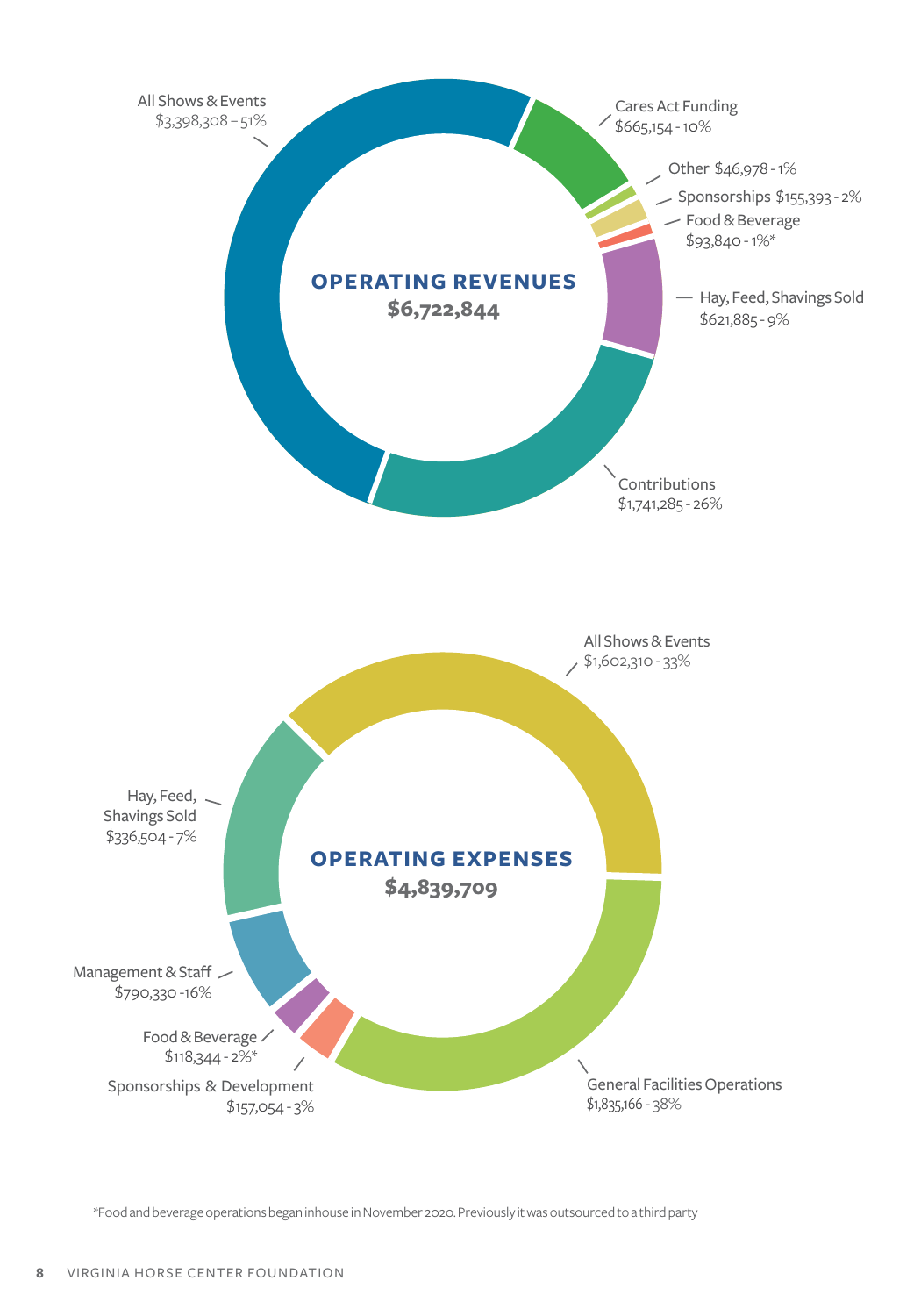

*I am a 3rd generation horse trainer, we have been showing at this facility since it opened. It is the best place we come to show horses and we show all over the southeast. The new improvements to the barn, arenas, and facility … they have definitely put this place over the top!"* 

— Matt Shiflet, North Carolina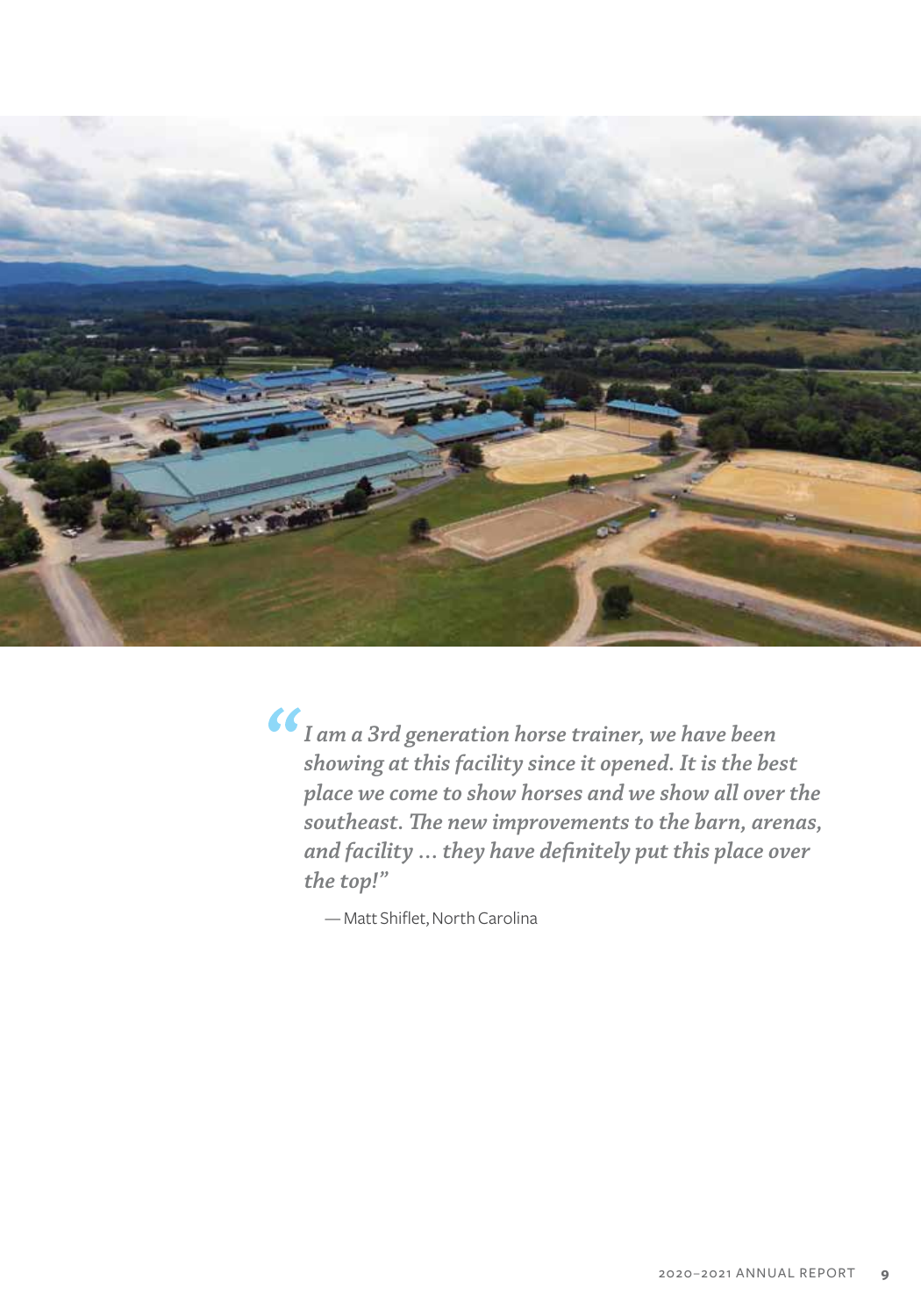# SUPPORT VHCF

**THE ANNUAL FUND** is critical to the Virginia Horse Center's success. Gifts made to the Annual Fund make an impact every day in every area. Gifts are used to bridge the financial gap between the income derived from our horse show operations and the cost of annual operating, maintenance, and program expenses. Many donors support our Annual Fund as well as sponsor events and fund projects.

#### Sponsorships

Donors may sponsor classes, trophies, divisions, and hospitality events at any VHC horse show. Facility sponsorships, including signage, are also available.

#### Restricted Gifts

A restricted gift is money or property given directly or indirectly for a specific purpose.

#### In-KindGifts&Volunteering

In-kind gifts are contributions of goods or services other than cash. VHC welcomes in-kind donations and values our volunteers.

#### Bequests

A bequest under a will or revocable trust can complement a donor's lifestyle and commitments today while supporting The Virginia Horse Center Foundation tomorrow.

#### Endowment

Establish a permanent charitable legacy. The principal of the endowment fund remains invested in perpetuity with annual earnings being used to support operations or any donor-specified, VHC approved purpose.

Donors can be confident that their gifts will have the greatest future impact on the Virginia Horse Center Foundation.

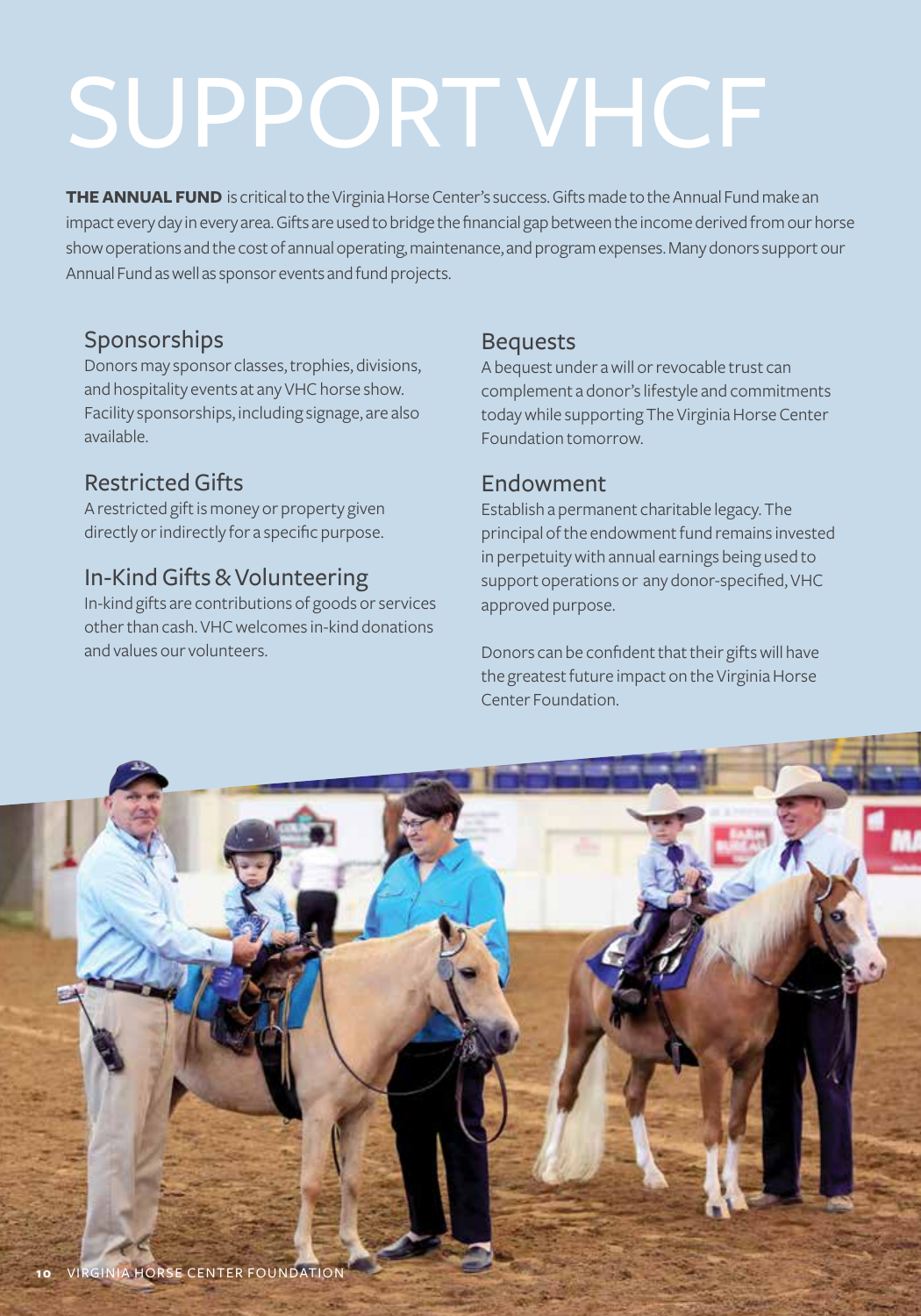

*… this horse center has WAY more to offer. Aside from the 19 show rings, Coliseum and cross country course, the Virginia Horse Center sits on 600 acres of property which harbors A LOT of trails! If you can squeeze in some time between performances or if you have some free time in the evening, the Virginia Horse Center has a plethora of trails that can be accessed without even leaving the property.*

—Marella Gruchalak, Horse Nation

# **HOW TO GIVE**

#### **CASH OR CHECK**

You may send your tax deductible donation to:

#### **Virginia Horse Center Foundation** 487 Maury River Road

Lexington, Virginia 24450

#### **CREDIT CARD**

Make a gift by credit card through our website, or call our office. Recurring monthly, quarterly, or annual giving options are available.

#### **TEXT**

Text to VAHorse to 833-614-1922

#### **ONLINE**

Make a gift online at: **vahorsecenter.org** by clicking the "Donate" button or by visiting the "Support VHCF" page. From there donors are directed to the secure donation page.

#### **PUBLICLY TRADED SECURITIES**

Please contact our Chief Development Officer at (540) 464-2953 to discuss the best way to transfer appreciated securities to benefit the Horse Center.

#### **MONTHLY GIVING**

Set your account to give to Virginia Horse Center on a monthly basis.

#### **MULTI-YEAR PLEDGE**

The Virginia Horse Center relies on supporters who are committed through multiple years for support. This type of giving is critical for future planning and financial security.

**We are unable to accept** gifts of artwork, animals, jewelry, or collectibles.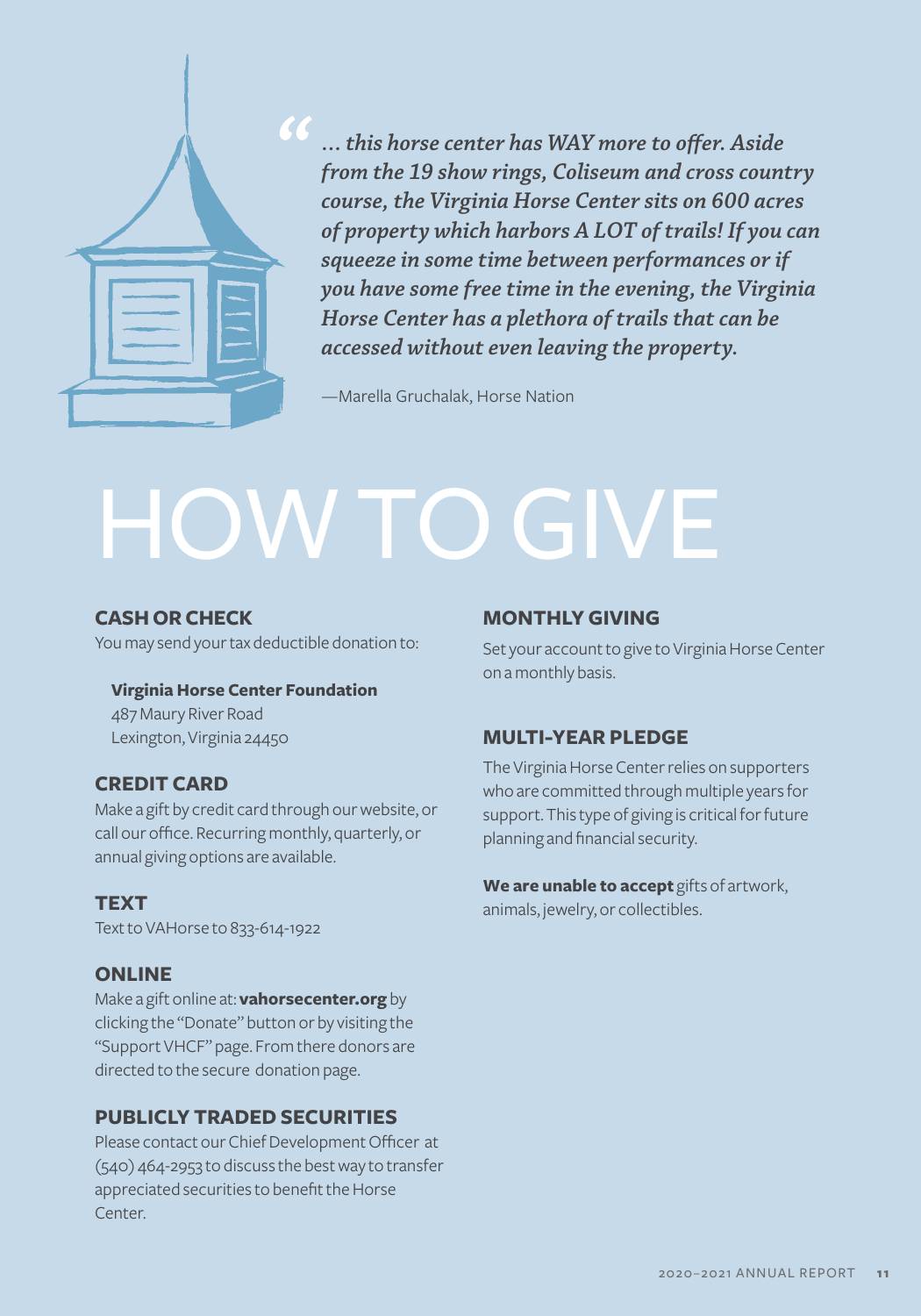# Thank you for your

# SUPPORT

July 1, 2020 - June 30, 2021

## DONORS

#### **Blue Ribbon Council**

(\$100,000+) Virginia Equine Alliance Ms. Karen Waldron & Mr. Shawn Ricci Mr. & Mrs. Kenneth M. Wheeler, Jr.

#### **Champion's Benefactor**

(\$50,000 to \$99,999) Anonymous Ms. Brooks Lucas Cushman Ms. Stefanie Gordinier Mr. & Mrs. Ronald A. Perkins

#### **Champion's Patron**

(\$20,000 to \$49,999) Ms. Gardy Bloemers & Mr. Nick Duke Mr. & Mrs. Buddy Derrick, Jr. The Katharine B. Tierney Charitable Foundation Ms. Bettina Longaker Ms. Jacqueline B. Mars Mr. & Mrs. Ernest M. Oare The Sterba Family Fund, Famesgate **Stables** 

#### **Champion's Sustainer**

(\$10,000 to \$19,999) Mrs. Karin M. Banks Ms. Jane Forbes Clark McGue Millhiser Family Trust Ms. Lynn Ellen Rice

#### **Horse Center Partner**

(\$5,000 to \$9,999) Anonymous Ms. Christine Barnicle Betts Family Charitable Fund Ms. Laura Blair Butler The Heisley Bishop Family The Hewitt Family Fund Ms. Marne E. Martin Mountain Laurel Foundation

The Rimora Foundation Mr. & Mrs. Jeffrey S. Shawver

#### **Horse Center Supporter**

(\$2,500 to \$4,999) The Arnold F. Baggins Foundation, Ms. Melissa Jurick Blue Ridge Trailer Sales & Services, Mrs. Donna Martin Mr. & Mrs. Bob Ehle Ms. Maggie Evans Ms. Pamela Bliss French Mr. & Mrs. Britt Glisson Ms. Katherine Goodrich Mr. Chuck A. Grossmann & Ms. Susan Tice PayPal Charitable Giving Fund Ms. Kristine Slovis William M. Camp Foundation Ms. Bethany Wood

#### **Horse Center Advocate**

(\$1,000 to \$2,499) Anna McWane Charitable Foundation Anonymous Mr. & Mrs. William T. Boyd, III Mr. W. Donald Clark Mr. & Mrs. Michael Crane Ms. Helen Groves Mrs. Elizabeth Mason Horsley Mrs. Sandra Lilly Ms. Sally O. McVeigh Mr. & Mrs. James D. Mungovan The Orange Tree Foundation Dr. & Mrs. Gregory J. O'Shanick Ms. Carol Reedy Ms. Ann E. Sutherland Mrs. Louise B. Tardy Watts Petroleum Corporation Wingate Family Charitable Fund Woodside Equine Clinic, Inc., Dr. Scott Anderson

#### **Horse Center Friend**

(\$1 to \$999) Ms. Debbie Agnew Mr. William L. Aiton Ms. Teresa D. Aldred & Mr. David V. Kerr Ms. Cynthia Allner AmazonSmile Foundation Ms. Christine Anderson Ms. Prudence Anderson Anderson Holdings, LLC Anonymous Mr. & Mrs. William C. Anthony Mr. & Mrs. Cecil Armstrong Ms. Sandy Arnold Ms. Jennifer Badgley Mr. & Mrs. D. James Bailey, III Ms. Elizabeth Bailey Ms. Karen K. Baillie Ms. Pam C. Baker Bank of America Ms. Kim Beisecker Benevity Community Impact Fund Ms. Jan Bitzberger Ms. Alma Blythe Ms. Judy A. Bonin Ms. Cornelia Bonnie Mr. & Mrs. Charles W. Bopp, Jr. Mr. & Mrs. Talmadge Bowden & Ms. Neysa Bryant Ms. Tracy Bradlee Mr. A. Clarke Brady Ms. Carolyn Brandon Ms. Catherine S.S. Brooks Ms. Caren C. Brouse Ms. Audrey Brown Mr. & Mrs. James F. Brown Ms. Paula L. Brown-Steedly Ms. Karen Bull Dr. James T. Burnette Ms. Elsa Burrowes Mr. & Mrs. Darrell Bush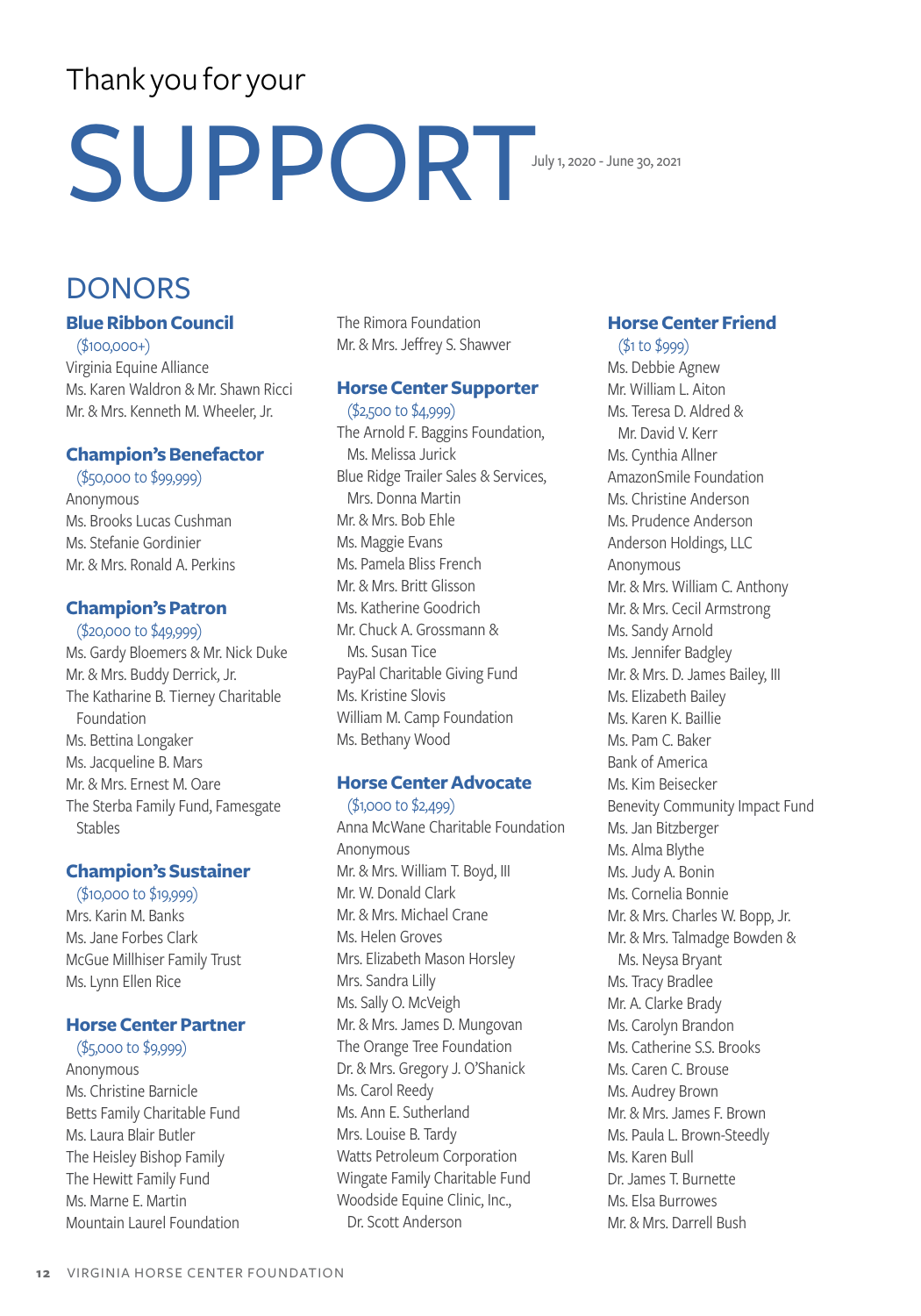



Campbell Insurance Ms. Claire Capron Ms. Sally Carroll Ms. JoLynne Carter Ms. Judy Cashwell Mr. & Mrs. Wayne Chatfield-Taylor Mr. Harold D. Chrimes, Jr. Ms. Sharon R. Cohen Ms. Nancy H. Connor Dr. & Mrs. R. Reynolds Cowles, Jr. Ms. Lisa Cox Ms. Debra Coyner Mr. & Mrs. Lloyd L. Craighill Ms. Diana Cummings Ms. Helen W. Curtin Ms. Amy Day David & Renee O'Leary Charitable Fund Devon Horse Show and Country Fair, Inc., Mr. Paul Saylor Mr. & Mrs. Bill Diggs Mr. Eric Dirks, Hampden Row Col. & Mrs. Edwin L. Dooley Ms. Patsy S. Dubay Mr. & Mrs. Ken D. Dunker Dr. & Mrs. Charles Durbin, Jr. Ms. Betty Holland Dye Dr. Delwyn Dyer EAB Dollars for Doers Mr. David Earnest

Mr. Guy Eavers Ms. Joanie D. Eiland & Mr. H. Randolph Laird Ms. Jane Ellinghaus Mr. & Mrs. Brian T. Eubank Facebook Fundraising Mr. Joe H. Fargis Ms. Sally D. Feltner Mr. & Mrs. Gregory L. Fisher Ms. Nancy-Leigh Fisher Mr. & Mrs. Jerre L. Frankhouser Ms. Kim C. Gall & Dr. Chris Middleton Mrs. Jane Garland Mr. & Mrs. Thomas C. Gathright, III Ms. Deborah. A. Geppert Ms. Hilary Gerhardt Ms. Jessie Ginsburg Ms. Penny M. Giovanetti Ms. Ellen Glover Ms. Judith E. Grass Ms. Colleen Gregerson Dr. Colin J. Hagen, D.V.M. Mr. & Mrs. Richard Hazel-Groux Mr. & Mrs. William C. Heizer Ms. Joyce Herman Ms. Diane Hinch Hoffman Beverage Company Ms. Melinda Holmes Ms. Kathy Lemon Hoskins Mr. Andrew Hutchison

Ms. Elizabeth Irons Ms. Owen Jaeger Ms. Irene Jennings Ms. Sharon Cohen Mr. William E. Johnson Ms. Marianne Jolley Ms. Margaret Jones Ms. Wendy Jones Mr. & Mrs. Thomas Kalasky Mr. & Mrs. Hugh Kaplan Mr. & Mrs. Brian Kelleher Ms. Cecilia J Kimata Mr. & Mrs. Alfred A. King, Jr. Ms. Jenna King Ms. Susan Knipe Kurz Equine Investment, LLC Ms. Jane E. Labyack Ms. Carey LaPlante Ms. Patty Lemon Ms. Keedie G. Leonard Lexington Pappagallo, Ms. Susan Crawford Ms. Diane Renee Light Mr. & Mrs. Smith S. Lilly Ms. Nora Lindberg Mrs. Barbara J. Lindley Ms. Cheryl C. Link Ms. Anne Long Ms. Joyce P. Lyon Mr. & Mrs. Paul Mathews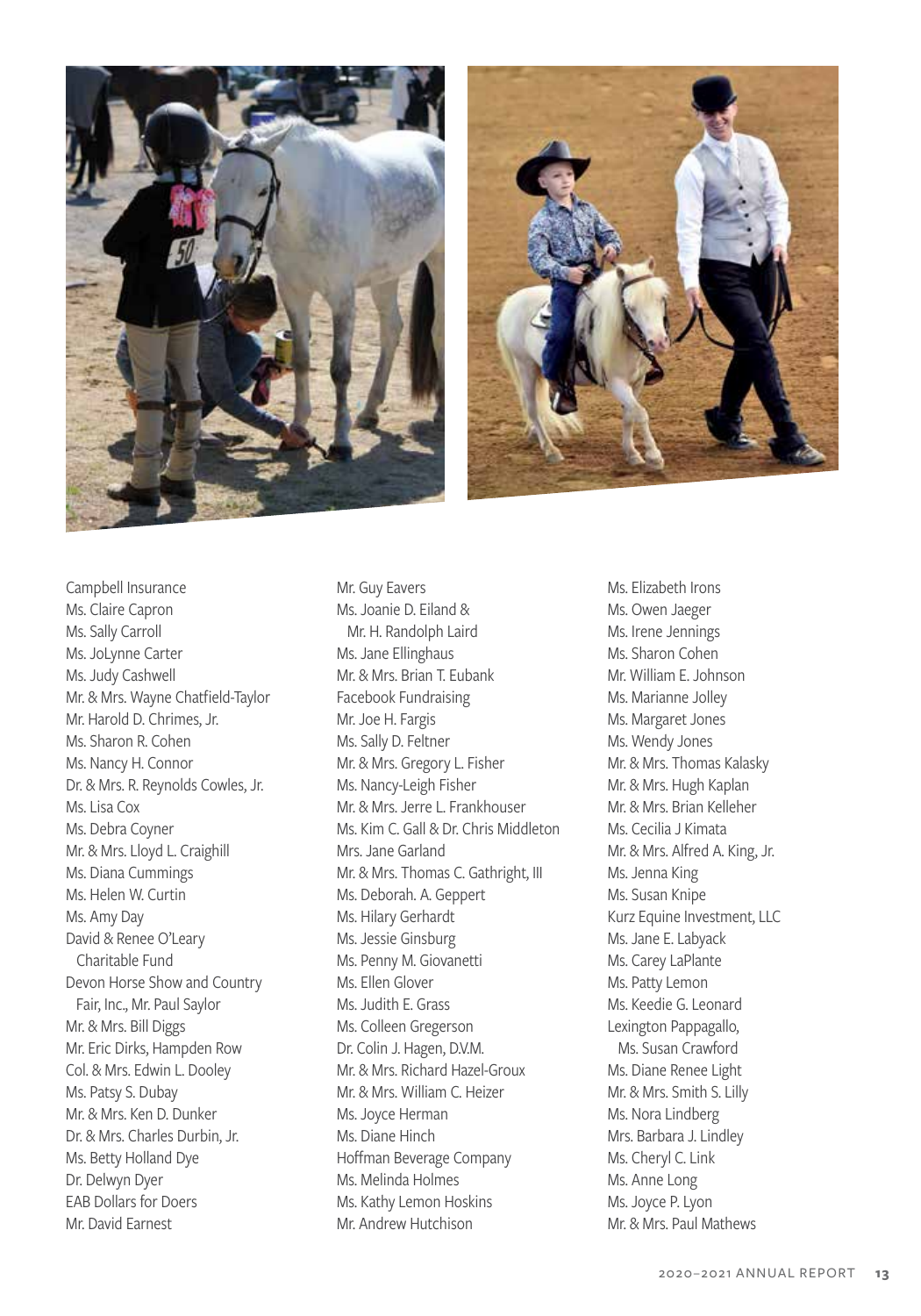Ms. Lynda McGarry Ms. Terrie F. McLeskey Dr. & Mrs. Douglas C. McPherson Mr. & Mrs. Chuck Meehan Mrs. Robin Mellen Mr. Joe Melnik Mid-Atlantic Rocky Mountain Horse Club Mr. & Mrs. Carl K. Miles, Jr. Mr. & Mrs. Robert A. Miller Dr. Sara Monroe Ms. Jeanne Morency Mr. & Mrs. Jimmy Morrison Mountain View Farm Greenhouses, Mr. & Mrs. Buster Lewis Ms. Jonelle Mullen Ms. Sheila M. Murphy Ms. Sandi Nelson Mr. John Nicholson Ms. Tracy Y. Nininger Mr. Toby Norris Northern Trust Olivia Streater Reed & Dwight Compton Reed Fund Ms. Corinne O`Shaughnessy Ms. Lynette Otto Ms. Amy Paisley Ms. Jessica Peace Ms. Denice Perry Ms. Megan Peters Mr. Glenn D. Petty Ms. Keri Peyton Ms. Amanda Phillips Ms. Amy Phillips Ms. Amanda Pomeroy Mr. & Mrs. R. G. Porter, III Ms. Maya Proulx Ms. Brooke Prouty Mrs. Cindy Payne Pryor Ms. Brenda F. Pulis Ms. Janet Quaintance Ms. Robin D. Ray Ms. Janet Richardson-Pearson Rotary Club of Lexington Sunrise Ms. Sue Rowdon Ms. Mary Jane Ciraco Russell Ms. Ashely Russo Mr. & Mrs. Patrick W. Safstrom Dr. Gregory R. Schmidt Ms. Doreen Schriebl Ms. Mary K. Shannon Ms. Katherine Shaver Mr. Bernard Shaw

Mrs. Florence T. Short Ms. Phyllis Ann Showalter Ms. Kim Shuler Mr. & Mrs. Preston R. Simmons Ms. Betty E. Skillman Dr. Michelle Sprengelmeyer Ms. Amy Stinnett The Standish Family Fund Dr. & Mrs. Robert Strong Ms. Susan E. Swope Mr. M. Kenneth Taylor, Jr. Ms. Shannon Taylor Mr. & Mrs. Dan Temeles Ms. Sandra Thomas Mr. & Mrs. Swen P. Thompson Mr. & Mrs. W. McIlwaine Thompson, Jr. Ms. Susan Trimble Ms. Sara Tucker Mr. & Mrs. Raymond R. Tuckwiller Ms. Susannah S. Via Virginia Beer Wholesalers Association Virginia Horse Trials, LLC, Andy Bowles Virginia Military Institute Alumni Agencies Ms. Melanie Voght Ms. Victoria Walker Mr. James S. Walton Ms. Mary Ellena Ward & Mr. James R. Slack Mr. & Mrs. Harry H. Warner, Sr. Ms. Tamara Wenning Mr. David W. Wheeler Ms. Sandra Williams Ms. Georgine Winslett Ms. Christy Womack Ms. Corrine Woods Ms. Mary Lou Yates Ms. Beth Zielinski Ms. Ann Zirkle

# **SPONSORS**

#### **\$20,000+**

The Heisley Bishop Family The Sterba Family Fund, Famesgate Stables

#### **\$10,000 to \$19,999**

Cargill Incorporated Markel Corporation Ms. Lynn Ellen Rice TTR Sotheby's

#### **\$1,000 to \$9,999**

Champion Shavings Corporation Ms. Brooks Lucas Cushman Ms. Amy Farley Mr. Lionel Ferreira Ms. Elizabeth Ghareeb Helgstrand Dressage USA, LLC Ms. Susan E. Swope

#### **\$1 to \$999**

Mr. George P. Burgy Ms. Brittany Davis & Mr. Sam Meadows Ms. Pam C. Baker Mr. & Mrs. Tommy Barron Becker Brothers, LLC Mr. & Mrs. Tom Bishop Ms. Jan Bitzberger Blue Ridge Products, Mr. & Mrs. Phil Geisel Ms. Kate Carey Carriage Lane Farm, LLC Mr. Harold D. Chrimes, Jr. Ms. Julie Christopher Doug Shiflet Photography First Bank and Trust Company, Mr. William Hayter Mr. Andre Fourie Ms. Rebecca J. Gauzza Ms. Hilary Gerhardt Ms. Shanna Gish Ms. Jenny Graham Ms. Karen Hansen Mr. & Mrs. William C. Heizer Hodde Equine, LLC Ms. Kara Hose Ms. Rachel Howell Ms. Ashley L. Hunt James River Stables The Jockey Club La Crosse Animal Hospital, Dr. Jennifer Edens Ms. Mary Leffler Mrs. Sandra Lilly Mr. David M. Martin Mr. & Mrs. Paul Mathews Mr. & Mrs. Jason K. Meath Mr. & Mrs. Chuck Meehan Ms. Paula Messier Ms. Karen R. Moore Mr. Joseph D. O'Brien Ms. Debra F. Ohlson Mr. Glenn T. Petty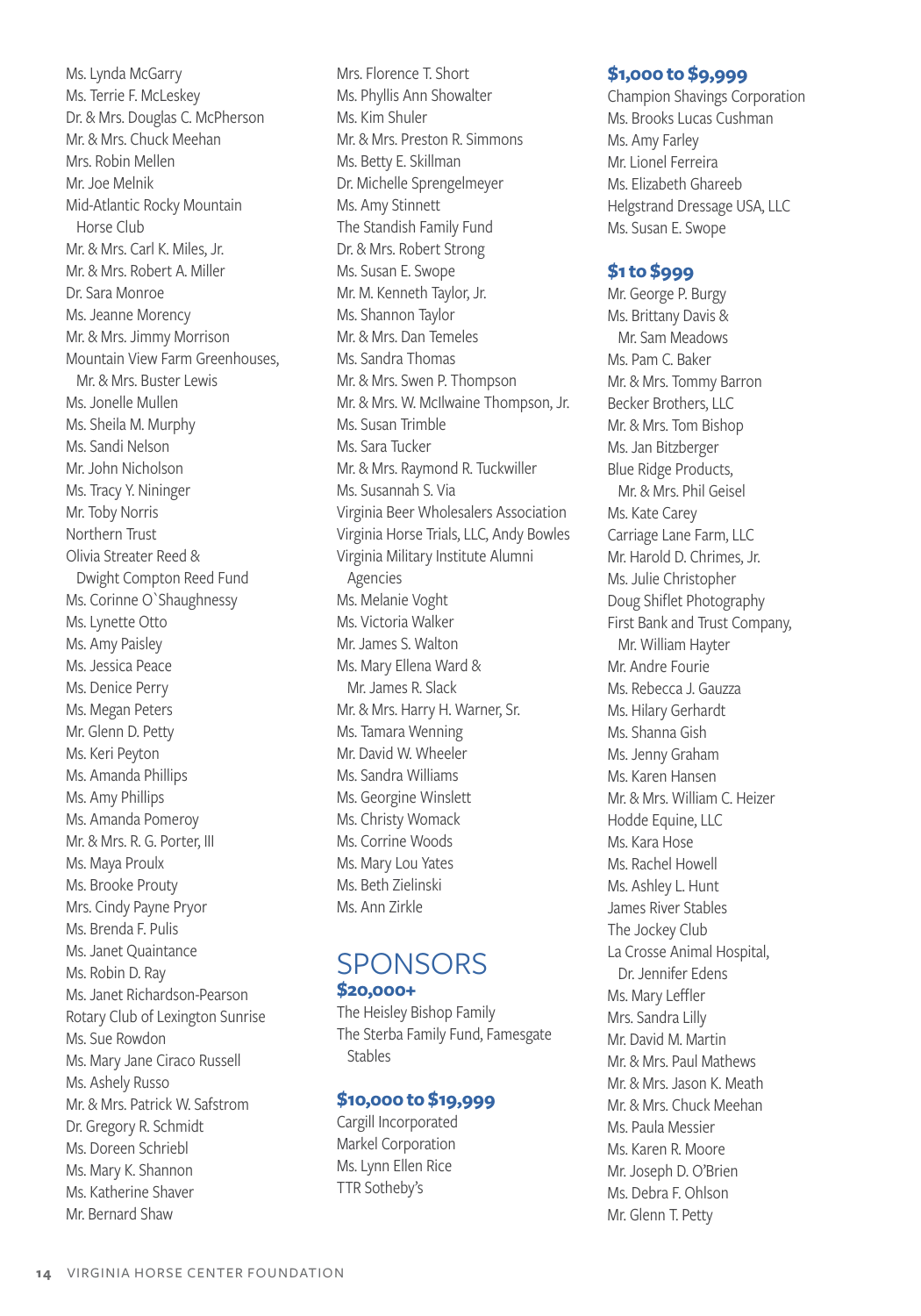

Ms. Sulu Rose-Reed Ms. Carol Reedy Mr. Gordon Reistrup Ms. Cheryl L. Rhoton Ms. Sharon M. Rhoton Ms. Judy Robichaux Ms. Barbara H. Rogers Ms. Sandra Ruiz Ms. Traci Simons Ms. Julie Simmons & Ms. June D. Henderson Stonegate Saddlebreds, Inc. Sweet Briar College Riding Program Take2 Second Career Thoroughbred Program Ms. Sue Tallon Ms. Ann Vaughters Virginia Horse Shows Association Ms. Karen Waldron & Mr. Shawn Ricci Mr. & Mrs. Kenneth W. Wheeler, Jr. Ms. Kendra Wise

### GIFTS IN KIND

Blue Ridge Equine Clinic, Inc. Ms. Roxanne Booth Cross Keys Construction Co., Inc. The Heisley Bishop Family Ms. Melody Huffman Pinnell Custom Leather Southeast Val-6, Inc.

## LEGACY CLUB

Anonymous Ms. Brooks Lucas Cushman Mr. Chuck Grossmann & Ms. Susan Tice Mr. Terry & Ms. Denyse Moore

### VIRGINIA HUNTER **CHAMPIONSHIP SPONSORS**

The Heisley Bishop Family Markel Corporation Ms. Lynn Ellen Rice

## FACILITY SPONSORS

7-Eleven Attwood Equestrian Surfaces Bemer Group Blue Ridge Equine Clinic Blue Ridge Trailer Sales & Service, LLC Boone Tractor Carolina Arena Equipment CFC Farm/Hallway Feeds Champion Shavings Corporation Classic Equine Equipment Country Inn & Suites Dairy Queen/Pit Stop Days Inn Econo Lodge EMO Insurance Agency, Inc. Farm Bureau Virginia Farm Credit Foxden Equine The Georges Halo Horses Equestrian Boutique Hampton Inn IHOP Lee Hi Truck Stop Magic City Ford, Lexington Markel Insurance Company Motel 6 ProFence, LLC Quality Inn & Suites Sleep Inn & Suites Southeast VAL6, Inc. Spencer Home Center, Inc. Subway Tractor Supply Co.

# IN HONOR OF …

**R.H. Bennett**  *by Ms. Susan E. Swope*

**Roxanne Booth** *by Ms. Irene Jennings*

**Brooks Lucas Cushman** *by Ms. Keedie Leonard and Ms. Ann Zirkle*

**The Heisley Bishop Family** *by The Heisley Bishop Family* 

**Hunter Hill 7-11 Marathon** *by Watts Petroleum Corporation*

**Emily Kolokowsky-Pain** *by Ms. Brooks Lucas Cushman*

**Keedie Leonard** *by Ms. Brooks Lucas Cushman*

**Michael Morris** *by Ms. Brooks Lucas Cushman*

**Ernie and Betty Oare** *by Ms. Brooks Lucas Cushman*

**The VHC Staff**  who helped find my lost cat at the SWVHJA Show *by Ms. Annie Shawver*

*\* Every effort has been made to list each donor to the Virginia Horse Center Foundation. If you believe the above list contains errors or omissions, please contact the Foundation office.*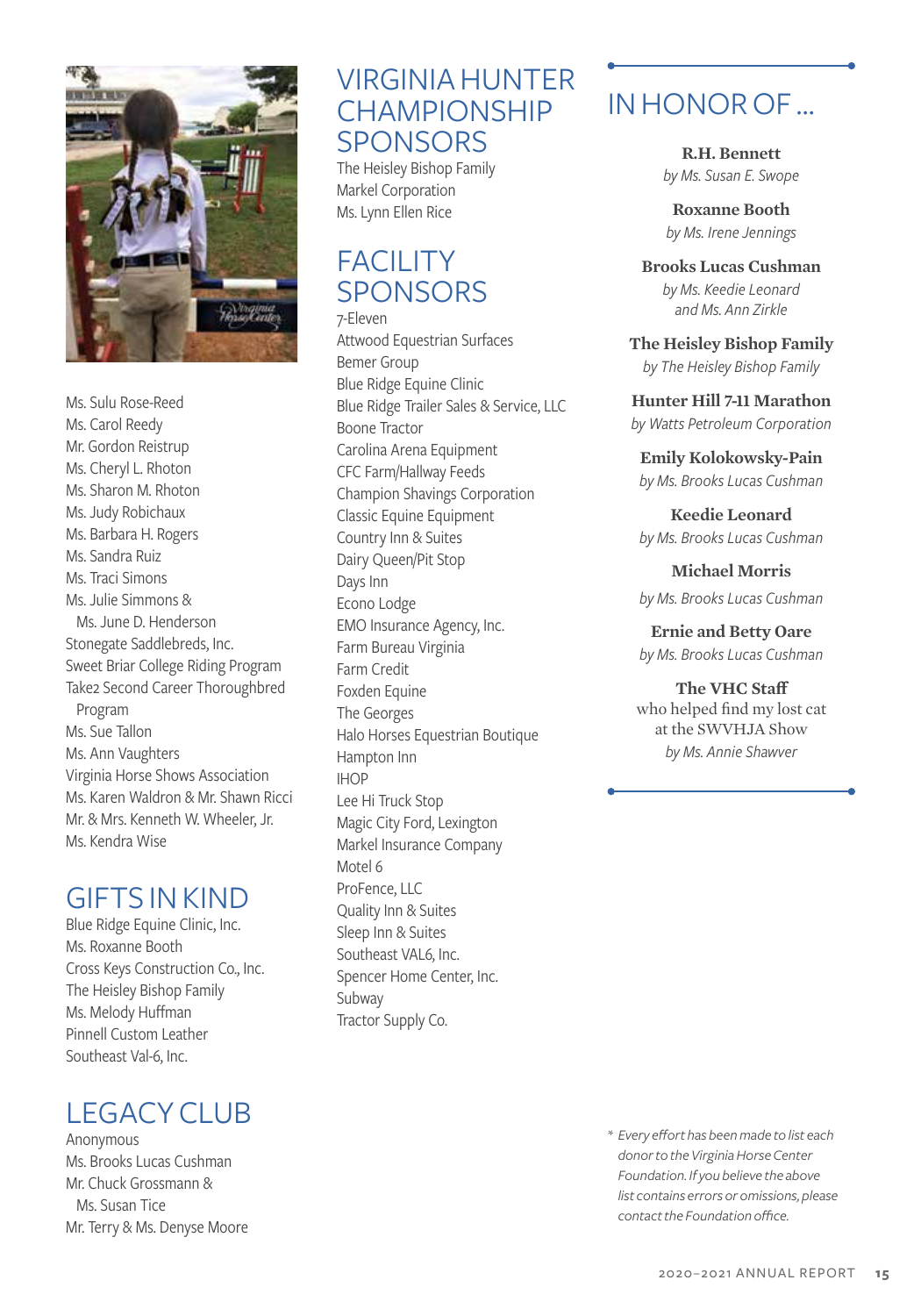# *In Memory of …*

**Marguerite "Peggy" Allen**  One fantastic horse show mom! *by Ms. Annie Shawver*

> **BA Eno Looking over the show grounds from The Hill** *by Ms. Judy Cashwell*

**Lawrence Beard** *by Mr. & Mrs. Patrick W. Safstrom*

**Conquest** Beloved Dressage Horse *by Ms. Claire Capron*

**Debra L. Carter** *by Her Loving Family & Friends*

> **Ernest Cummings** *by Anonymous*

**Dandy** *by Mr. & Mrs. James F. Brown*

> **John Evans** *by Ms. Maggie Evans*

**Sgt. Ed Henson** *by Mrs. Elizabeth Gathright*

**Richard L. Kauffman** *by Mr. & Mrs. Thomas Kalasky*

> **Sally Lamb** *by Mr. W. Donald Clark*

**Paige N. Messick** *by Her Friends*

**Winkie Motley** *by Mr. W. Donald Clark*

**Eugene Wilson Paxton** *by Mr. & Mrs. Brian Kelleher Ms. Susan Trimble*

**Amy Reistrup** *by The Washington & Lee University 2005–2006 Riding Team*

#### **Janet Sterba**

*by Mr. & Mrs. Bob Ehle Ms. Ceil Wheeler*

#### **J.T. Tallon**

*by his RMWC riders: Ms. Christine Anderson Ms. Jennifer Badgley Ms. Tracy Bradlee Ms. Audrey Brown Ms. Ellen Glover Ms. Colleen Gregerson Ms. Kathy Lemon Hoskins Ms. Jenna King Ms. Anne Long Ms. Amy Paisley Ms. Jessica Peace Ms. Megan Peters Ms. Keri Peyton Ms. Amanda Phillips Ms. Amy Phillips Ms. Amanda Pomeroy Ms. Brooke Prouty Ms. Shannon Taylor Ms. Sara Tucker Ms. Susannah S. Via Ms. Tamara Wenning Ms. Beth Zielinski*

#### **Richard M. Taylor, Jr.**

*by Ms. Joan Alberti Mr. & Mrs. Talmadge Bowden Ms. Catherine Brooks Mr. Oliver & Ms. Joan Brown Ms. Neysa Bryant Mr. Gregory Culp & Ms. Susan Weingard Mr. & Mrs. Bill Diggs Mr. Eric Dirks & Ms. Jan Simpson Mr. & Mrs. Brian T. Eubank Mr. Chuck Grossmann & Ms. Susan Tice Dr. Colin J. Hagen, D.V.M. Ms. Nardeen Henderson Ms. Ashleigh Holsinger, Memory Hill Stables Mr. William Howland Mr. Walter J. Lee Ms. Keedie Leonard The Martins – Ash, Joce, & John Ms. Meredith McLaughlin Mr. & Mrs. Robert A. Miller Mr. & Mrs. Ernie Oare Mr. Greg Schmidt Mr. Mike & Ms. Christine Sciarretta Ms. Pat Stephan Mr. Joel & Ms. Robin Stewart Mr. M. Kenneth Taylor, Jr. Mr. & Mrs. Kenneth M. Wheeler, Jr. Ms. Mary Lou Yates*

**Wall Street Heir** *by Ms. Patty Lemon*

**Gordon L. Wheeler** *by Mr. W. Donald Clark* 

#### **Kenneth M. Wheeler, Sr.**

*by Anderson Holdings, LLC Bank of America Ms. Gardy Bloemers Mr. A. Clarke Brady Ms. Sally Carroll Ms. Jane Forbes Clark Mr. W. Donald Clark Dr. & Mrs. R. Reynolds Cowles, Jr. Ms. Debra Coyner Ms. Brooks Lucas Cushman Devon Horse Show and Country Fair, Inc. Ms. Joanie D. Eiland & Mr. H. Randolph Laird Mr. & Mrs. Gregory L. Fisher Ms. Nancy-Leigh Fisher Mr. Chuck Grossmann & Ms. Susan Tice Mr. & Mrs. William C. Heizer Hoffman Beverage Company Mr. Andrew Hutchison Kurz Equine Investment, LLC Mr. & Mrs. Paul Mathews Mr. & Mrs. Chuck Meehan Mr. Toby Norris Northern Trust Mr. & Mrs. Ernest M. Oare Ms. Corinne O'Shaughnessy The Standish Family Fund Ms. Robin D. Ray VA Beer Wholesalers Association Ms. Christy Womack Woodside Equine Clinic, Inc.*

**William A. "Pete" Whitlock**

*by Mr. W. Donald Clark Rotary Club of Lexington Sunrise*

**Margaret & Bob Wood**  Wakefield Farm *by Ms. Bethany Wood*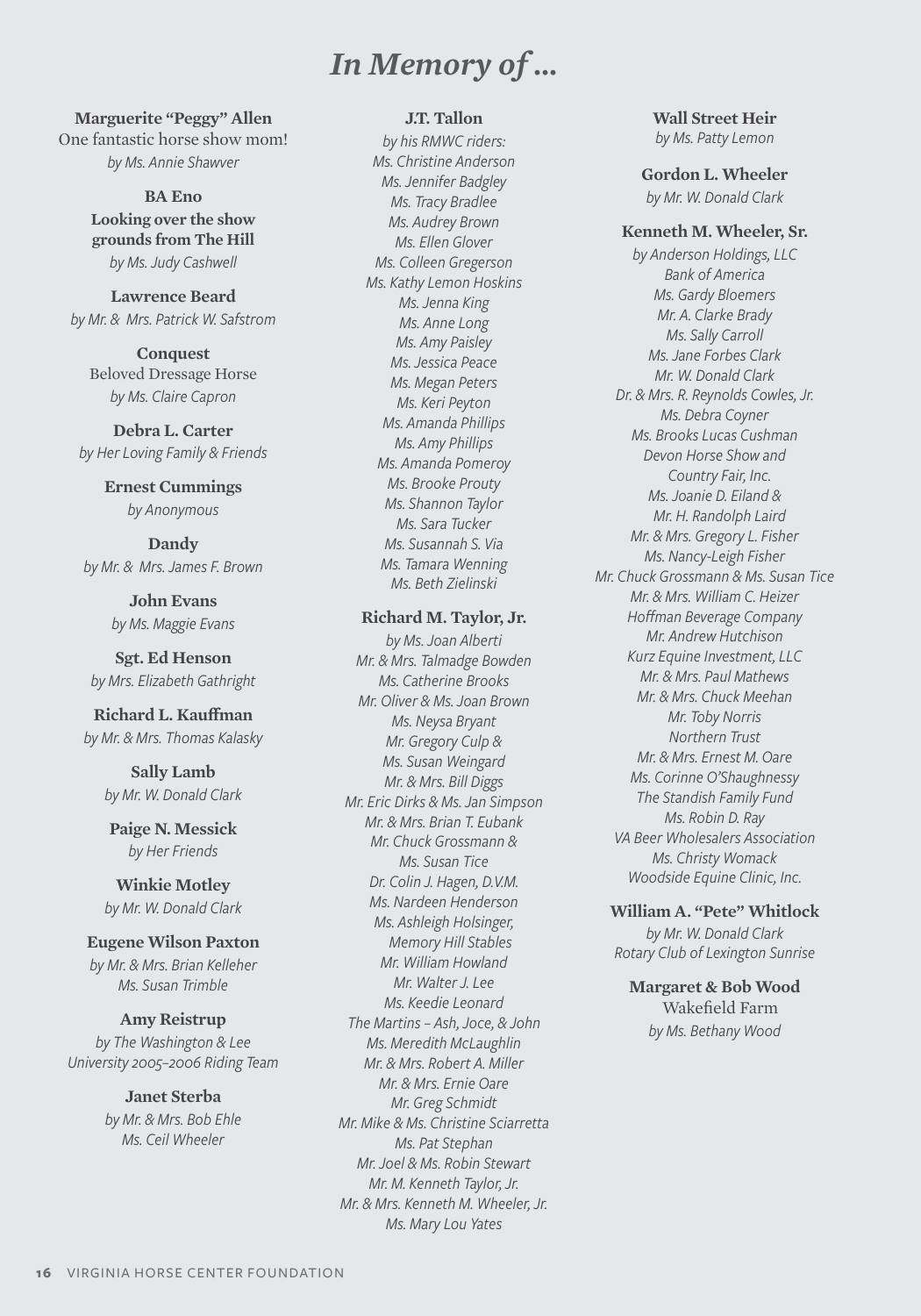

Lela is in the 8th grade at Maury River Middle School. Lela's father, Matt Crookshanks, is the Coliseum and Mezzanine Administrator for the Virginia Horse Center.